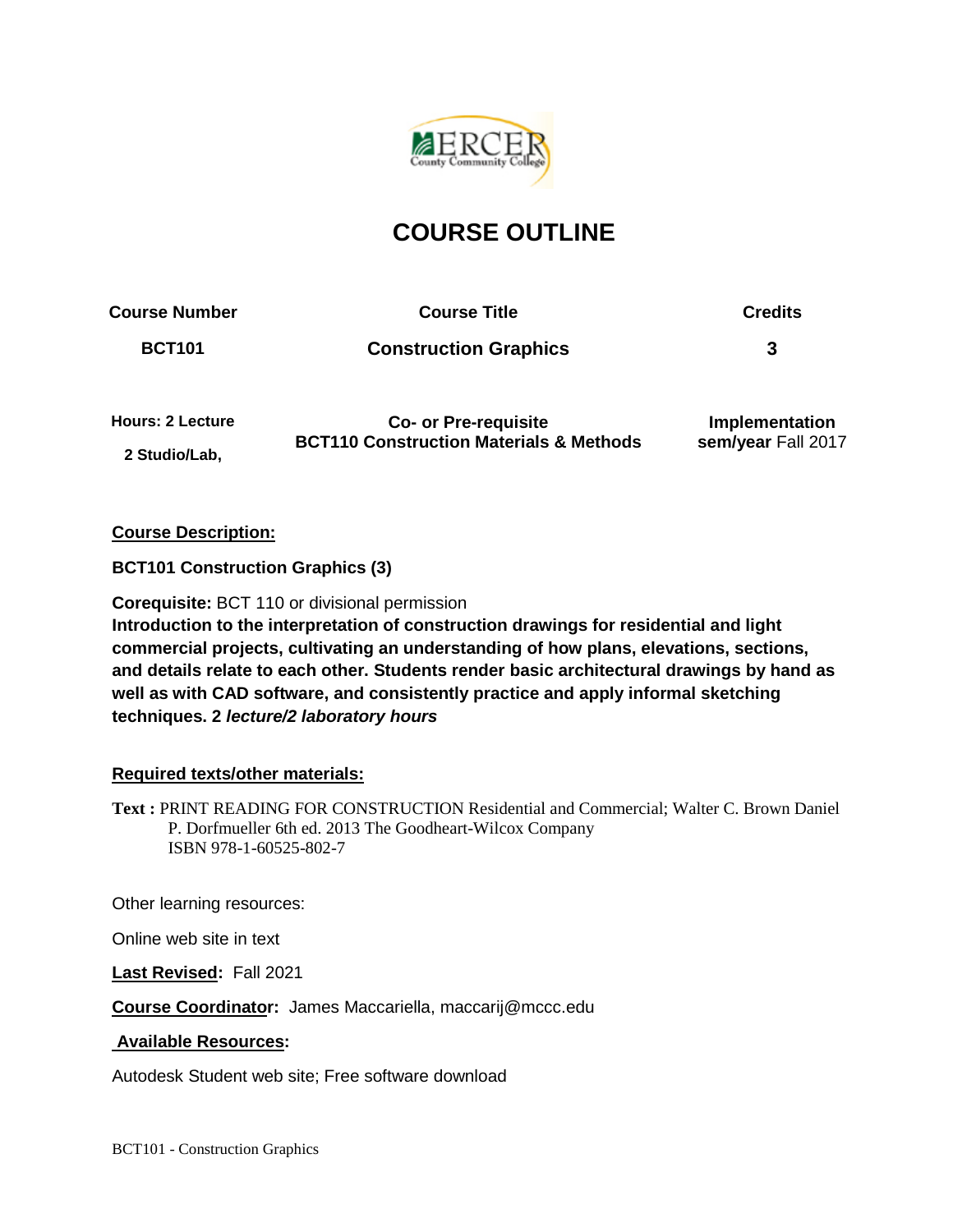### **COURSE DESCRIPTION**

*Construction Graphics* introduces students to print reading through a study of the fundamental skills and concepts involved in reading, sketching, and interpreting drawings. Construction drawings include information on construction materials, procedures, specifications, and methods of estimating construction costs. Construction Graphics is an Introduction to the interpretation of Construction drawings for residential and light commercial construction projects through basic architectural drawing by hand with an introduction to CADD software. Students draw plans, elevations, sections, and details to understand how they relate to each other. Informal sketching techniques are practiced and used throughout this course. Also covers analysis, creation, and organization of construction documents. The intent is to enable the student to communicate and express architectural construction information using professional graphic techniques in an efficient manner. An introduction to the principles and techniques of print reading using contemporary prints of Single and multifamily dwellings and small Commercial project plans are covered in the textbook.

### **Course-specific General Education Knowledge Goals and Core Skills.**

- I. To develop the abilities of the student to use the mechanical tools and Computer software to sharpen their visual perception and graphic expression.
- II. To heighten student awareness of the typical problems encountered in construction documentation and the related problems in building construction
- III. To present information applicable to the carpentry, electrical, mechanical, and general building trades, and provide experiences reading contemporary construction documents.
- IV. To present information applicable to project delivery systems, construction professionals, building information modeling (BIM), zoning and permitting, fireproofing, green building technology, sustainable construction, and LEED® certification.

#### **General Education Knowledge Goals**

Goal 2. Mathematics. Students will use appropriate mathematical and statistical concepts and operations to interpret data and to solve problems.

Goal 3. Science. Students will use the scientific method of inquiry, through the acquisition of scientific knowledge.

Goal 4. Technology. Students will use computer systems or other appropriate forms of technology to achieve educational and personal goals.

#### **MCCC Core Skills**

Goal A. Written and Oral Communication in English. Students will communicate effectively in speech and writing, and demonstrate proficiency in reading.

Goal D. Information Literacy. Students will recognize when information is needed and have the knowledge and skills to locate, evaluate, and effectively use information for college level work. Goal E. Computer Literacy. Students will use computers to access, analyze or present information, solve problems, and communicate with others.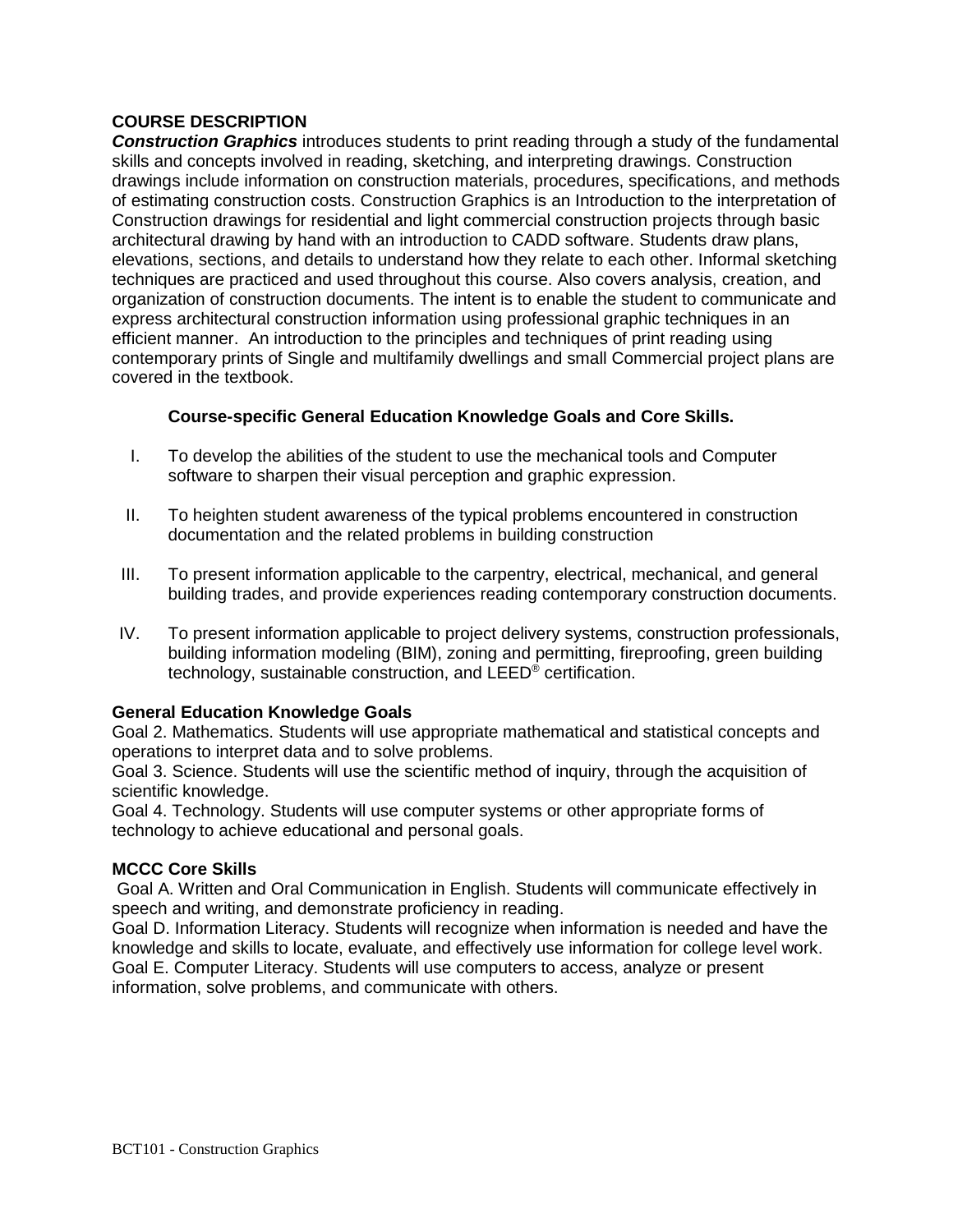#### **UNIT I– SKETCHING, GRAPHICAL COMMUNICATION** *and* **INTRODUCTION TO COMPUTER SOFTWARE**

## **Objectives: I, II, III& IV,** Goal 4. Goal E

*The student will be able to…*

Understand the architectural documentation process of *Schematic Design, Design Development, Construction Documentation and Contract Administration*.

Illustrate a proficiently in sketching straight lines and circular lines.

Demonstrate the use of measurement lines and proportions in sketching.

Produce an elevation sketch of a building

Create a *Multi-view* sketch of the *TOP VIEW, FRONT,* and *RIGHT SIDE* of a 3d object. Create an *Isometric* sketch of the same 3d object.

Use the CAD interface and a keyboard, and mouse to construct drawing information into a computer.

Describe and use the basic terms, concepts, and techniques of computer-aided drafting Set up drawings, use drawing aids, save drawings, and get help when needed

Draw lines, basic shapes, and geometric constructions, and edit drawings Place text on drawings and insert and edit tables.

Use display options to increase drawing flexibility

Use proper drafting standards and practices for dimension drawings and use dimension styles properly.

Create multi-view layouts and plot drawings

#### **Unit 2: Introduction to Print Reading:**

Construction Drawing Organization; Math; Reading Measuring Tools and Using Scales **Objectives I& II,** Goal 2

*The student should be able to:*

Identify what is included in a set of construction drawings.

Convert between improper fractions and mixed numbers.

Add, subtract, multiply, and divide decimal fractions.

Calculate dimensions Calculate areas and volumes of objects.

Relate math to construction problems.

Identify the drawing scale of a print

Read dimensions on a print

Make measurements using an architect's and or engineer's scale

#### **Unit 3: Print Reading Basics**

Lines and Symbols; Fundamental Drawing Practices; Specifications and Building Codes **Objectives I& II,** Goal 4

*The student should be able to:*

Identify the common types of lines used on prints.

Match drawing symbols with their meanings.

Visualize orthographic views of objects and structures.

Identify the different types of building views shown in construction drawings.

Identify standard dimensioning practices used on construction drawings.

Describe the dimensioning methods used for building features on different drawing types.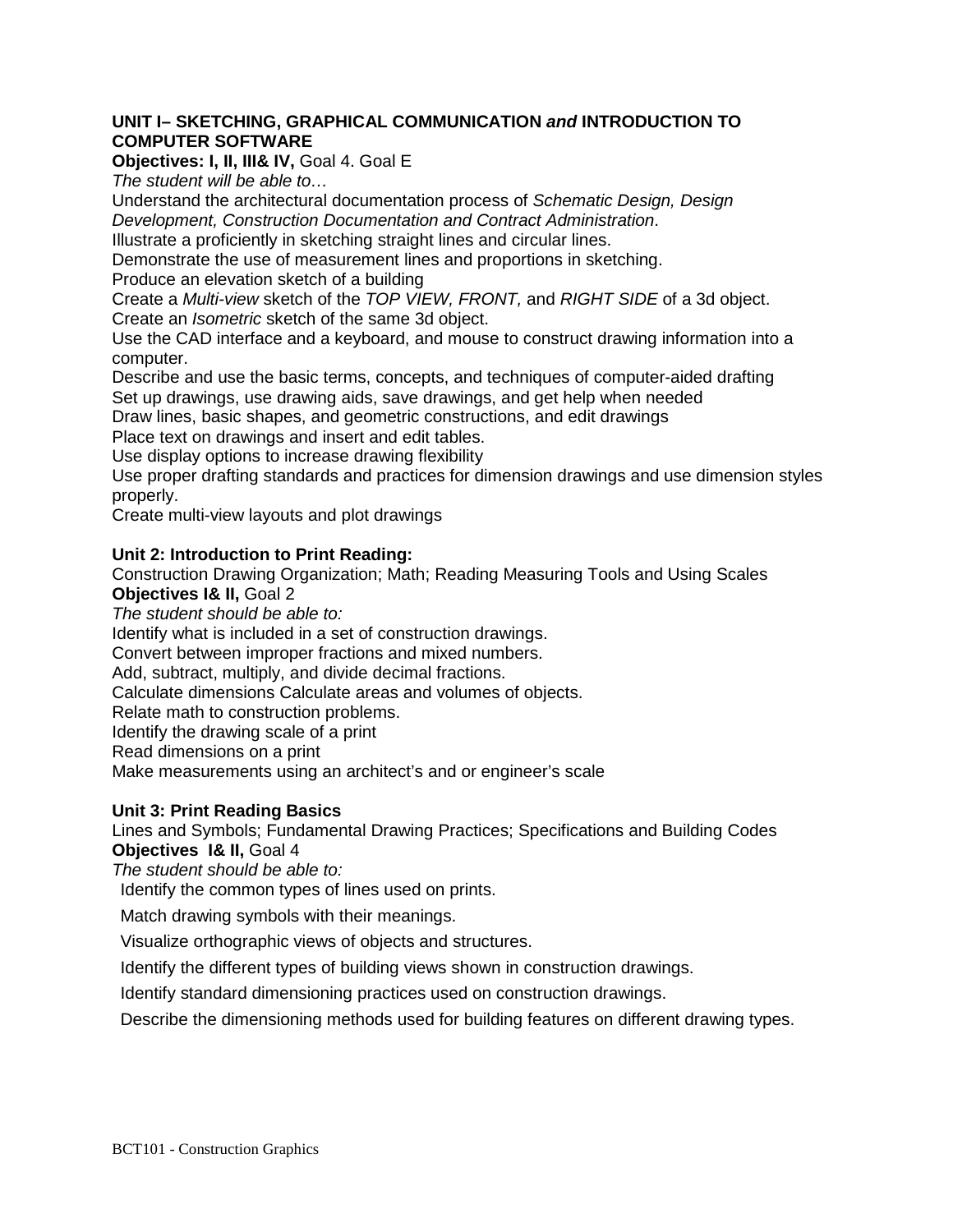### **Unit 4: Specifications and Building Codes**

Construction Materials—Types and Uses **Objectives II , III& IV,** Goal 2,3; Goal D *The student should be able to:* Identify a variety of basic materials used in construction. Identify the basic components of concrete. Describe different types of masonry brick, block, and mortar. Classify wood as hardwood or softwood. Recognize different structural steel shapes. Describe various types of glass, plastics, and insulation. Identify symbols representing materials on a drawing. Explain the fundamentals of green building construction.

#### **Unit 5: Reading Prints**

Site Plans; Architectural Drawings; Foundation Prints and Residential Framing Prints **Objectives II & III,** Goal 2,3;Goal D

*The student should be able to:*

Recognize common features of site plans, Identify property line descriptions and Explain the difference between True North and Plan North.

Read contour lines on a site plan and Plot topography sections

Identify the types of drawings classified as architectural drawings.

List different types of floor plans used in construction projects.

Describe the purpose of elevations, sections, and details.

Identify materials specified on architectural drawings.

Interpret construction requirements specified on architectural drawings.

Identify footings on a foundation plan.

Describe different types of foundation support systems.

Identify various components of a foundation system.

Recognize various types of concrete floor systems.

Recognize reinforcing steel on prints and Understand concrete reinforcing notation.

Read beam and column schedules.

List the differences between heavy framing and light framing.

Recognize the construction of various floor, wall, and roof framing systems.

Read framing drawings.

Explain the differences between platform, balloon, and post-and-beam framing. Understand stair details and terms.

**Unit 6:** Plumbing Prints; HVAC Prints and Electrical Prints

**Objectives II & III,** Goal 2,3;Goal D

*The student should be able to:*

Identify various piping systems.

Recognize plumbing fixture symbols on prints.

Explain the three stages of plumbing installation.

Read a piping diagram.

Identify the purpose of HVAC systems.

Explain different types of heating and cooling systems.

Identify HVAC symbols on prints.

Identify electrical symbols.

Explain various electrical terms.

Recognize different types of electrical drawings.

BCT101 - Construction Graphics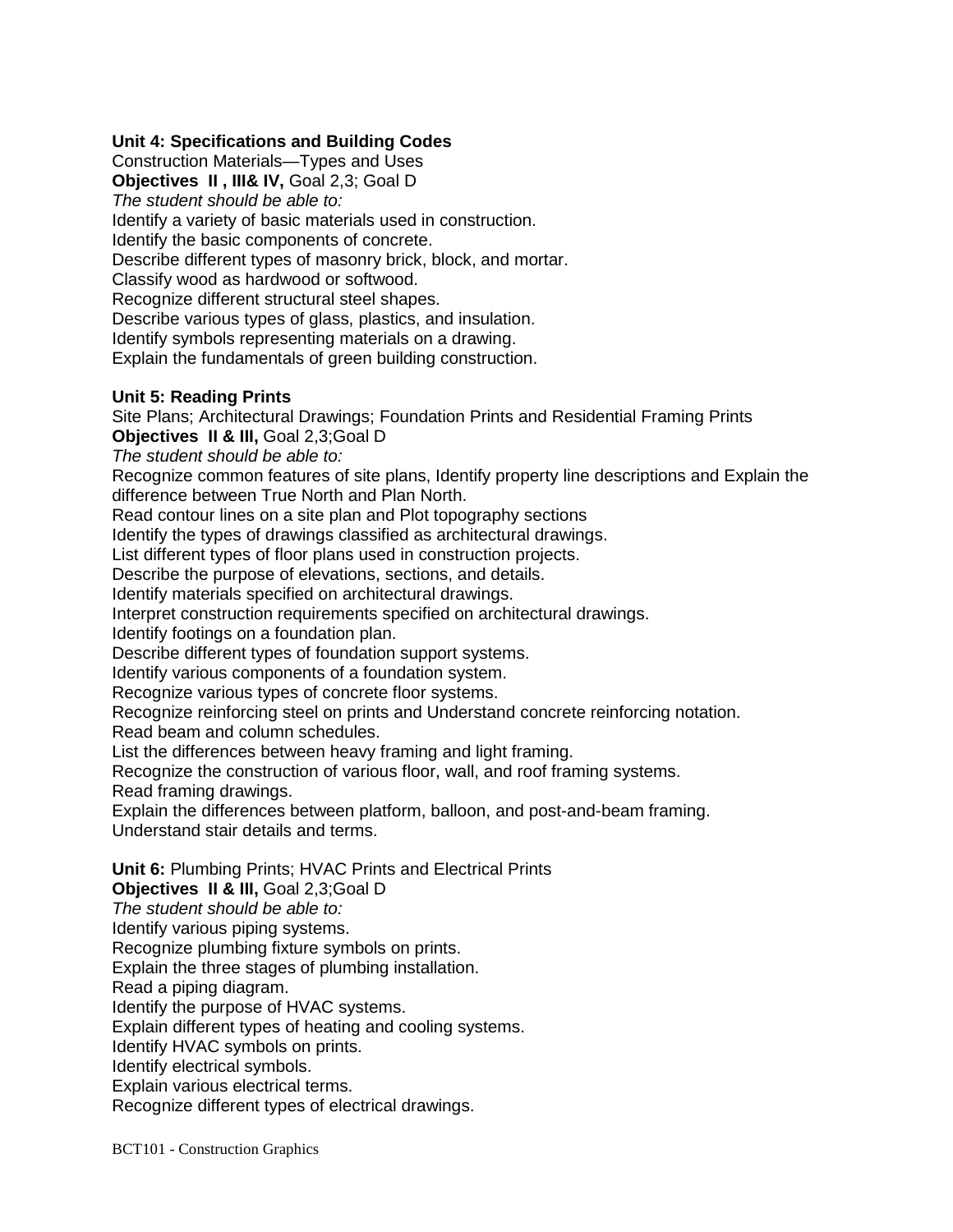#### **II. EVALUATION**

Each Graphics assignment or project will be evaluated on completeness, appearance, compliance, and effort displayed. Line work and lettering will weigh heavily as they greatly affect appearance.

Compliance with directions and effort shown by good work turned in when due and evidence of research will lead to the better grades. Completeness and the use of proper graphic techniques will be taken as evidence of understanding. 20%

Short word tests will be given each week which will cover other material, terms, definitions, and items presented in lecture or assigned from the texts or accompanying literature. 10%

• Quizzes and print reading activities are given at the end of each chapter or section. Quizzes from text are due at the beginning of class as assigned. Print reading activities are done in lab with instructor. Missed work because of student absence may be turned in next class and will be recorded at half the points. Total points from Quizzes and activities will be 50% of your grade.

• Final Examination: a comprehensive final examination of 60-100 questions relating to a set of construction drawings will be given over the last two classes. The final will be 15% of your grade.

Final Grade Calculation: Your final grade will be calculated by averaging all of your grades and weighing them as indicated above. Attendance is 5% of the grade.

#### Incomplete Grade:

The grade of incomplete (I) will only be considered for special circumstances only. All assignments, projects and examinations shall be completed prior to the final examination or a grade of "I" will be assigned. It is the student's responsibility to contact the instruction and arrange the completion of an incomplete or a grade change.

#### **Additional Resources & Supplies**

Quantity Item Description 1- 30-60 Degree Drafting Triangle (Minimum 10" Length for Long Side) 45 Degree Drafting Triangle (Minimum 10" Length for Perpendicular Sides) Architectural Scale triangular type Mechanical or regular pencil (Choose whichever you are comfortable Using. If you opt for a mechanical pencil, get extra leads) Eraser (Recommend either white vinyl or hi-polymer) Eraser Shield (Recommend metal versus plastic)

1 usb thump drive or digital storage device.

#### **V. Academic Integrity Statement:**

Students are expected to comply with the college-wide requirements for academic integrity. Mercer County Community College is committed to Academic Integrity—the honest, fair, and continuing pursuit of knowledge, free from fraud or deception. This implies that students are expected to be responsible for their own work. Presenting another individual's work as one's own and receiving excessive help from another individual will qualify as a violation of Academic Integrity. The entire policy on Academic Integrity is located in the Student handbook and is found on the college website (http://www.mccc.edu/admissions\_policies\_integrity.shtml).